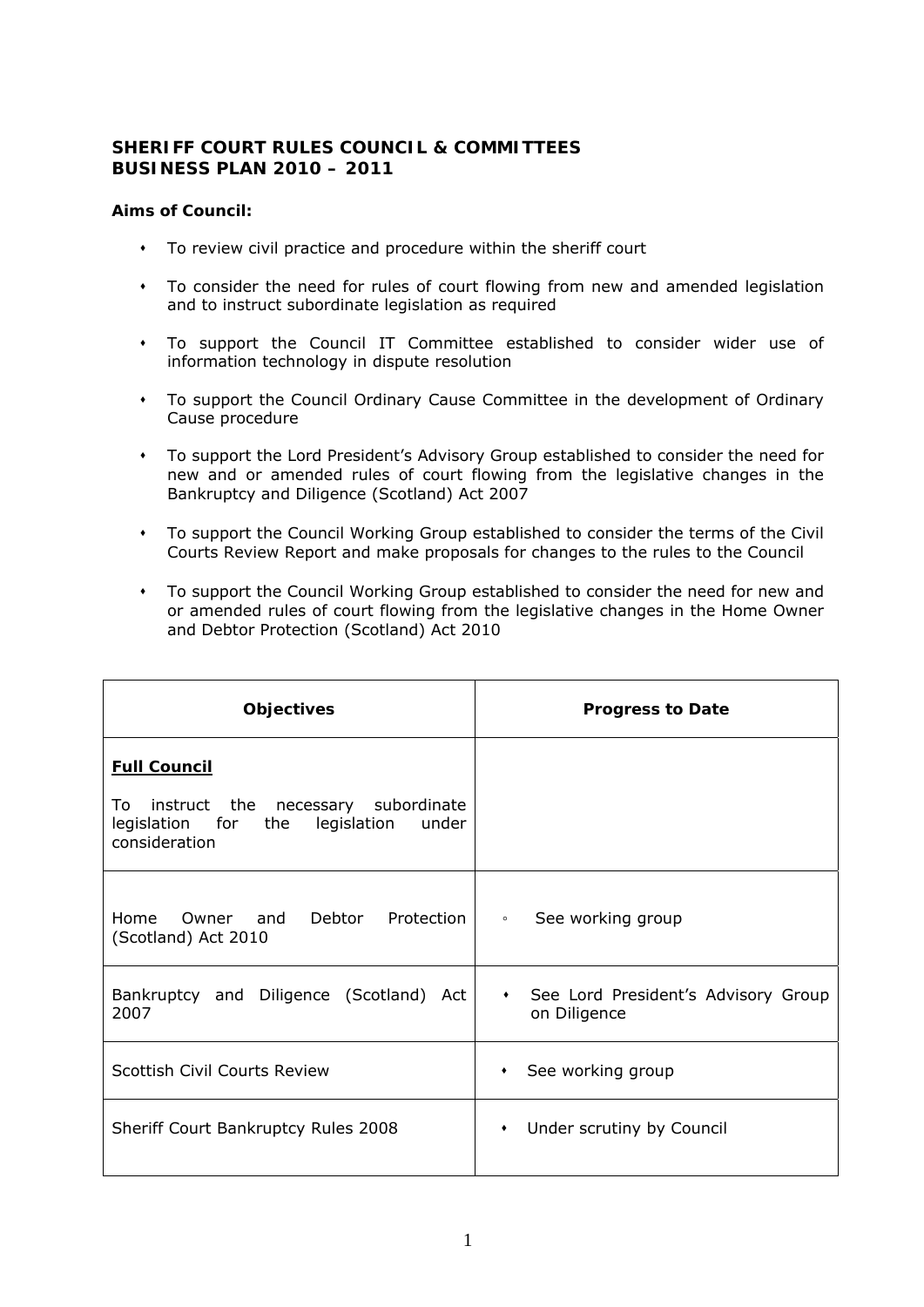| <b>Objectives</b>                                                                                                                                                                                                                                                                                                                                                                                               | <b>Progress to Date</b>                                                                                                               |
|-----------------------------------------------------------------------------------------------------------------------------------------------------------------------------------------------------------------------------------------------------------------------------------------------------------------------------------------------------------------------------------------------------------------|---------------------------------------------------------------------------------------------------------------------------------------|
| Pensions Act 2008                                                                                                                                                                                                                                                                                                                                                                                               | Draft instrument to be cleared by the<br>$\circ$<br>Chairman once the relevant<br>regulations and commencement<br>order are available |
| Miscellaneous Act 2010 includes -<br>Amendments to New Ordinary Cause<br>PI Rules<br>Derivative proceedings<br>of<br>Intimation<br>simplified<br>divorce<br>applications by Sheriff Officer<br>Notices to admit in summary cause<br>proceedings                                                                                                                                                                 | • Act of Sederunt made on 01/07/10 and<br>came into force on 29/07/10                                                                 |
| Miscellaneous Act 2011 will include -<br>Amendments to Rule 24.1 of the<br>Summary Cause Rules 2002<br>Regulated agreements<br>Power to Sheriffs Principal to issue<br>directions amending the name of a<br>party in proceedings<br>Rules on service of sequestration<br>petitions<br>Ordinary<br>Amendments<br>to<br>Cause<br>$\bullet$<br>Personal Injury rules<br>new Summary Cause Personal Injury<br>rules | draft instrument due to be considered<br>$\circ$<br>by the Council at its November 2010<br>meeting                                    |
| Recognition/Non-recognition<br>foreign<br>of<br>decrees                                                                                                                                                                                                                                                                                                                                                         | Under scrutiny by Council<br>$\circ$                                                                                                  |
| EC Reasoned Opinion - Protective Costs<br>Orders                                                                                                                                                                                                                                                                                                                                                                | Under scrutiny by Council<br>$\circ$                                                                                                  |
| Equality Act 2010                                                                                                                                                                                                                                                                                                                                                                                               | • Act of Sederunt made on 21 September<br>2010 and came into force on $1st$<br>October 2010                                           |
| <b>IT Committee</b>                                                                                                                                                                                                                                                                                                                                                                                             |                                                                                                                                       |
| To progress the Council's aim to extend<br>the use of IT in Civil Courts in the                                                                                                                                                                                                                                                                                                                                 | Scottish Court Service developing the<br>specification<br>and<br>selecting<br>οf<br>a                                                 |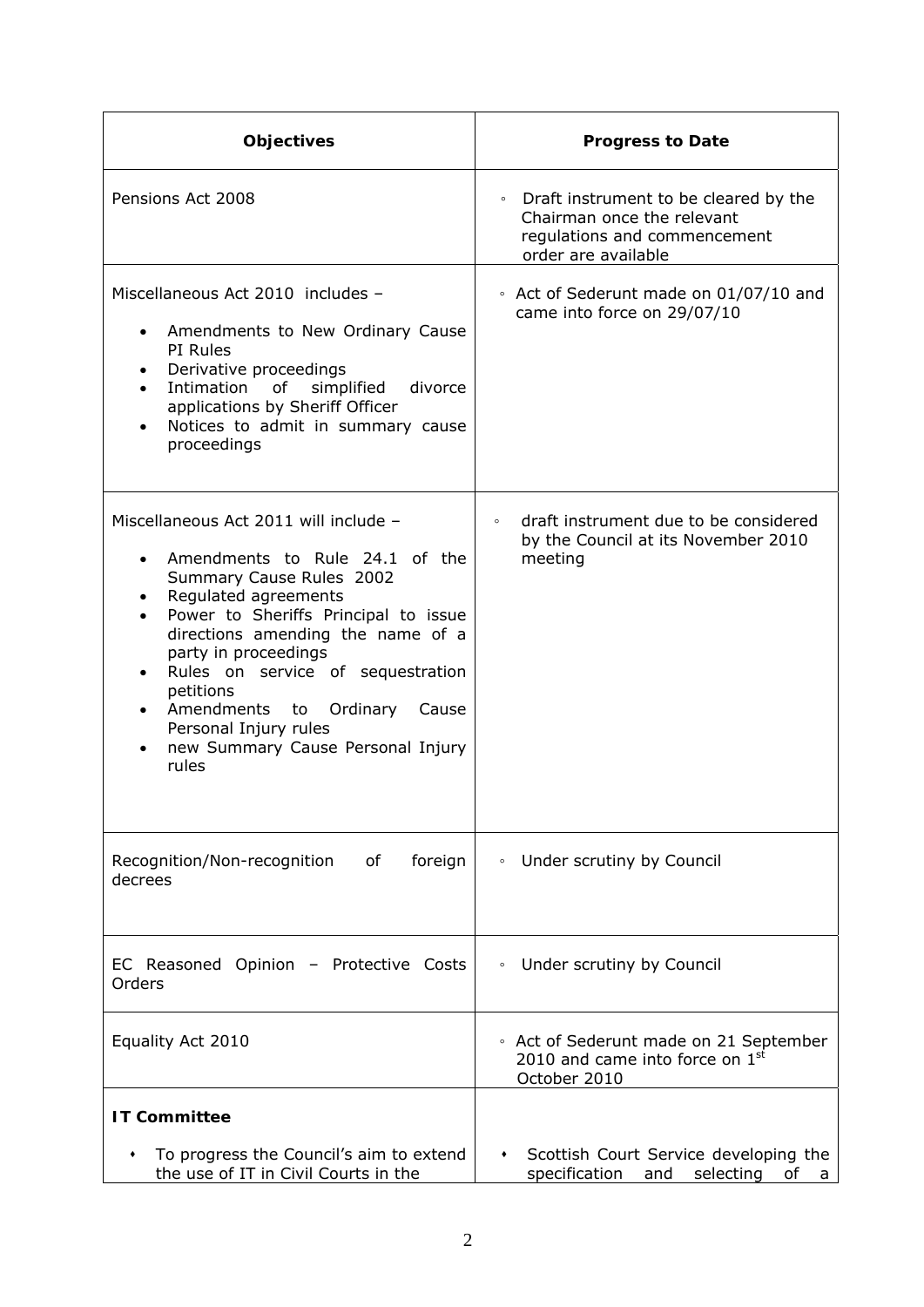| Objectives                                                                                                                                                                                    | <b>Progress to Date</b>                                                                                                                                                                                                                                                                                                                                                                                                                                                                                                                                                                                                                           |
|-----------------------------------------------------------------------------------------------------------------------------------------------------------------------------------------------|---------------------------------------------------------------------------------------------------------------------------------------------------------------------------------------------------------------------------------------------------------------------------------------------------------------------------------------------------------------------------------------------------------------------------------------------------------------------------------------------------------------------------------------------------------------------------------------------------------------------------------------------------|
| conjoined Court of Session and SCRC<br><b>IT Committee</b><br>To report this Committee's findings and<br>recommendations and progress made<br>to the Sheriff Court Rules Council<br>quarterly | contractor for electronic transmission<br>οf<br>civil<br>documents<br>close<br>in.<br>consultation with the Joint Committee<br>Council considered Committee<br>$\bullet$<br>recommendations for rules<br>Council agreed in principle to the<br>٠<br>amendment of the Summary Cause<br>and Small Claims Rules 2002 to<br>facilitate the operation of the "virtual<br>court"<br>Draft rules recommended to the<br>Council<br>Draft rules to be revisited whenever<br>SCS is in a position to proceed with<br>the procurement of a new system to<br>enable the electronic transmission and<br>handling of small claims and summary<br>cause business |
| <b>Ordinary Cause Committee</b>                                                                                                                                                               |                                                                                                                                                                                                                                                                                                                                                                                                                                                                                                                                                                                                                                                   |
| To consider draft rules for personal<br>injury actions in the sheriff court<br>To consider draft rules for ADR in the<br>sheriff court                                                        | Draft rules for ordinary cause personal<br>٠<br>injury<br>actions<br>recommended<br>to<br>Council<br>Act of Sederunt made on 24 July 2009<br>and came into force on 2/11/09<br>Draft<br>rules<br>for<br>summary<br>cause<br>personal injury actions under scrutiny<br>by Council<br>Draft rules for ADR recommended to<br>٠<br>Council<br>Draft rules deferred until such time as<br>Civil<br>Courts<br>Review<br>the<br>recommendations are fully considered<br>by both the Court of Session and<br>Sheriff Court Rules Councils Working<br>Groups                                                                                               |
| To consider various matters as may be<br>remitted by the Council                                                                                                                              |                                                                                                                                                                                                                                                                                                                                                                                                                                                                                                                                                                                                                                                   |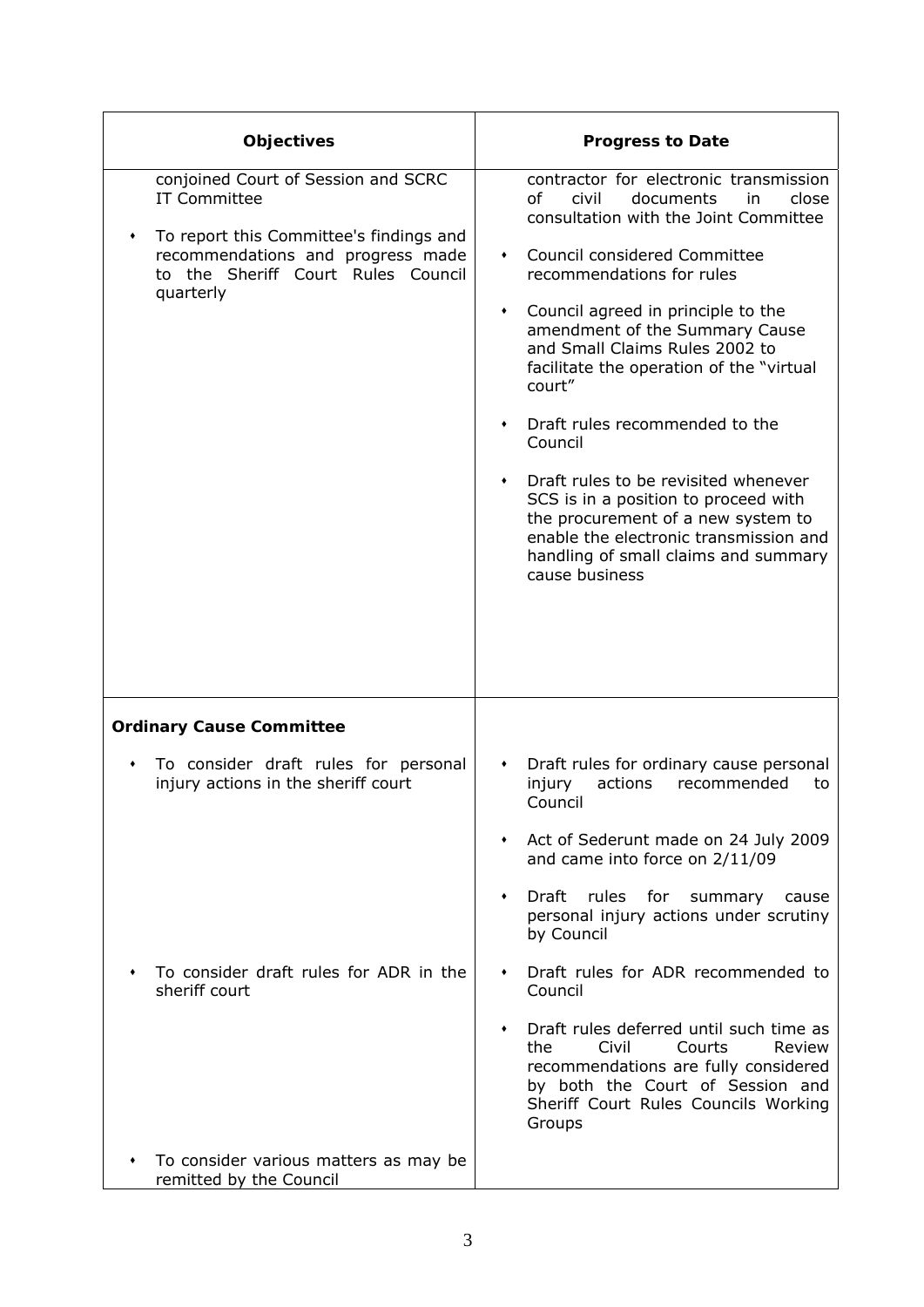| <b>Objectives</b>                                                                                                                                                                                                                                                                                                                                                                                            | <b>Progress to Date</b>                                                                                                                                                                                                                                                                                                                                                                                                                   |
|--------------------------------------------------------------------------------------------------------------------------------------------------------------------------------------------------------------------------------------------------------------------------------------------------------------------------------------------------------------------------------------------------------------|-------------------------------------------------------------------------------------------------------------------------------------------------------------------------------------------------------------------------------------------------------------------------------------------------------------------------------------------------------------------------------------------------------------------------------------------|
| Lord President's Advisory Group<br>on<br><b>Diligence</b><br>In relation to rules of court, to consider<br>٠<br>the implications flowing from<br>the<br>proposed legislative changes contained<br>the<br>Bankruptcy<br>&<br>Diligence<br>in.<br>(Scotland) Act 2007<br>Report back to the Council<br>with<br>٠<br>proposed amendments to existing rules<br>of court and where needed, new rules<br>of court. | Secretariat working closely with Lord<br>٠<br>President's Advisory Group on<br>recommendations for diligence<br>reform.<br>Arrestment in execution provisions<br>٠<br>commenced 1 April 2008<br>Time to pay directions/time order<br>٠<br>provisions commenced 18 August<br>2009<br>Money attachment provisions<br>٠<br>commenced 23 November 2009<br>Removing provisions under scrutiny<br>٠<br>Admiralty provisions under scrutiny<br>٠ |
| Home Owner & Debtor Protection Act<br><b>Working Group</b><br>To assess changes required to rules of $ \cdot $<br>٠<br>court resulting from Part I of the Home<br>Owner & Debtor (Scotland) Act 2010 and<br>thereafter make recommendations to the<br>Sheriff Court Rules Council in order to<br>have rules of court in place for<br>commencement of the Act                                                 | Act of Sederunt made on 9 September<br>2010 and came into force on<br>30<br>September 2010                                                                                                                                                                                                                                                                                                                                                |
| Scottish Civil Courts Review Report<br><b>Working Group</b><br>To consider the recommendations of<br>the Civil Courts Review Report and<br>make proposals for rules to the<br>Council                                                                                                                                                                                                                        | Working Group first met on 15<br>March and agreed recommendations<br>for what changes to rules could be<br>made at this stage<br>The<br>Council<br>agreed with<br>the<br>recommendations and referred the<br>matter back to the Working Group to<br>proceed accordingly<br>Working Group met again on 30                                                                                                                                  |